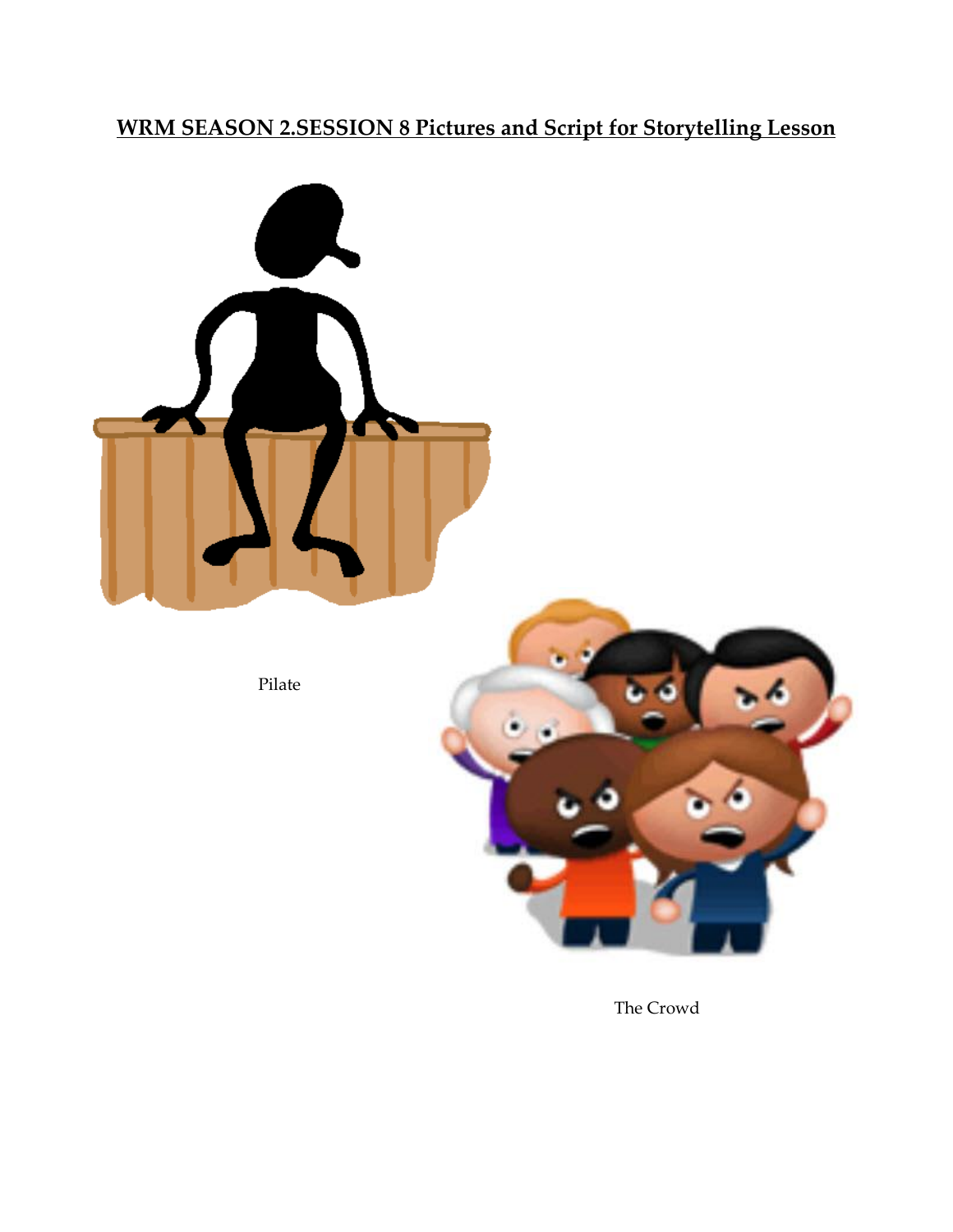

**Pharisees**



 **Jesus**